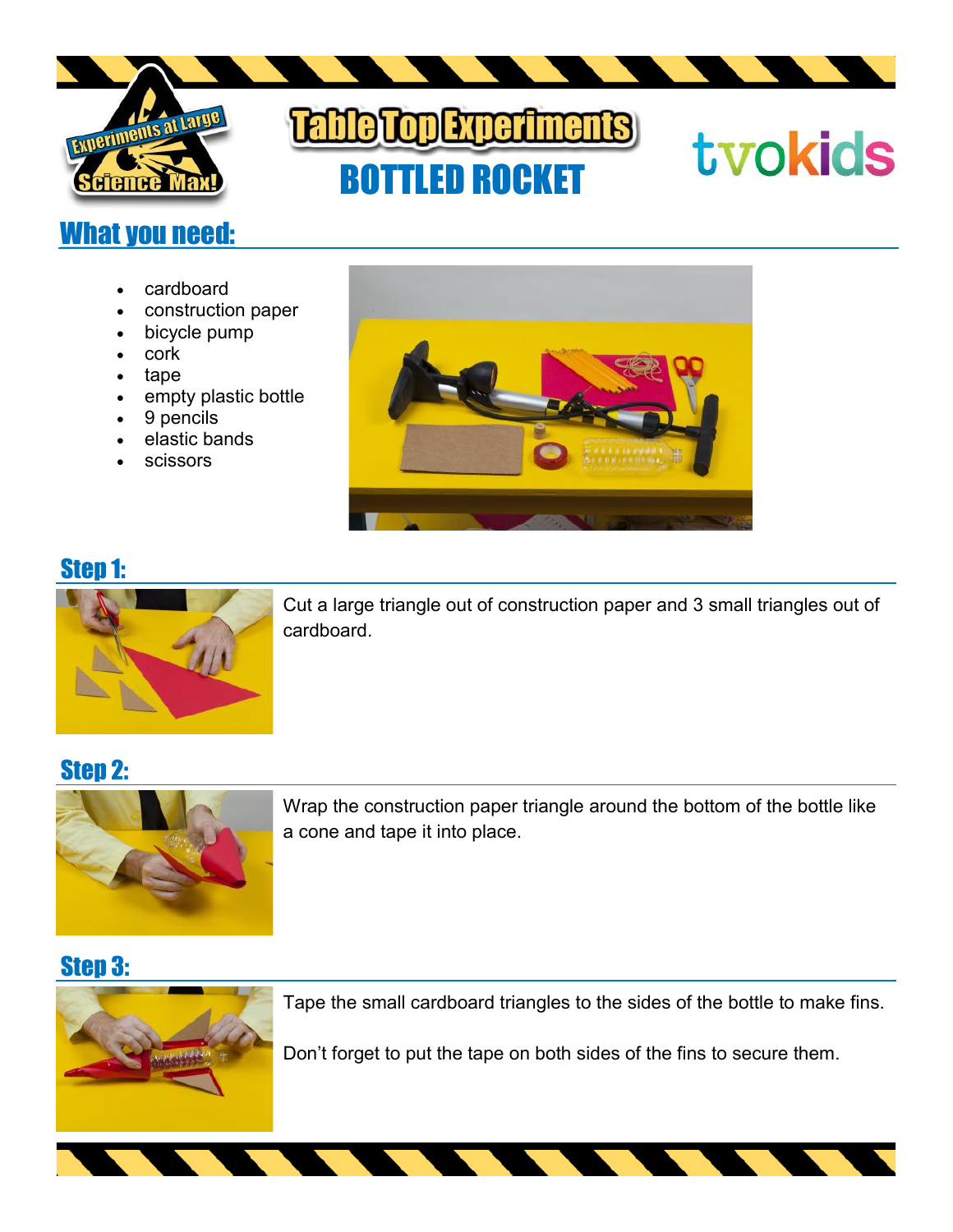

#### Step 4:



Cut the cork so it's shorter than the pin on the bicycle pump.

Poke the pin all the way through the middle of the cork.

Step 5:



To make the launch pad, use elastic bands to attach pencils into 2 triangles, one smaller than the other.

#### Step 6:



Use the remaining 3 pencils to attach the triangles together.

Adjust the height so that your rocket can stand on this launch pad.

Step 7:



Fill the bottle 1/3 of the way with water.

Stick the cork in the bottle to plug the opening (making sure the hose from the bicycle pump is fed through the launch pad).

#### Step 8:



Settle your bottle rocket into the launch pad.

Pump the bicycle pump to fill the bottle with air until the pressure builds up.

Your rocket will take off!